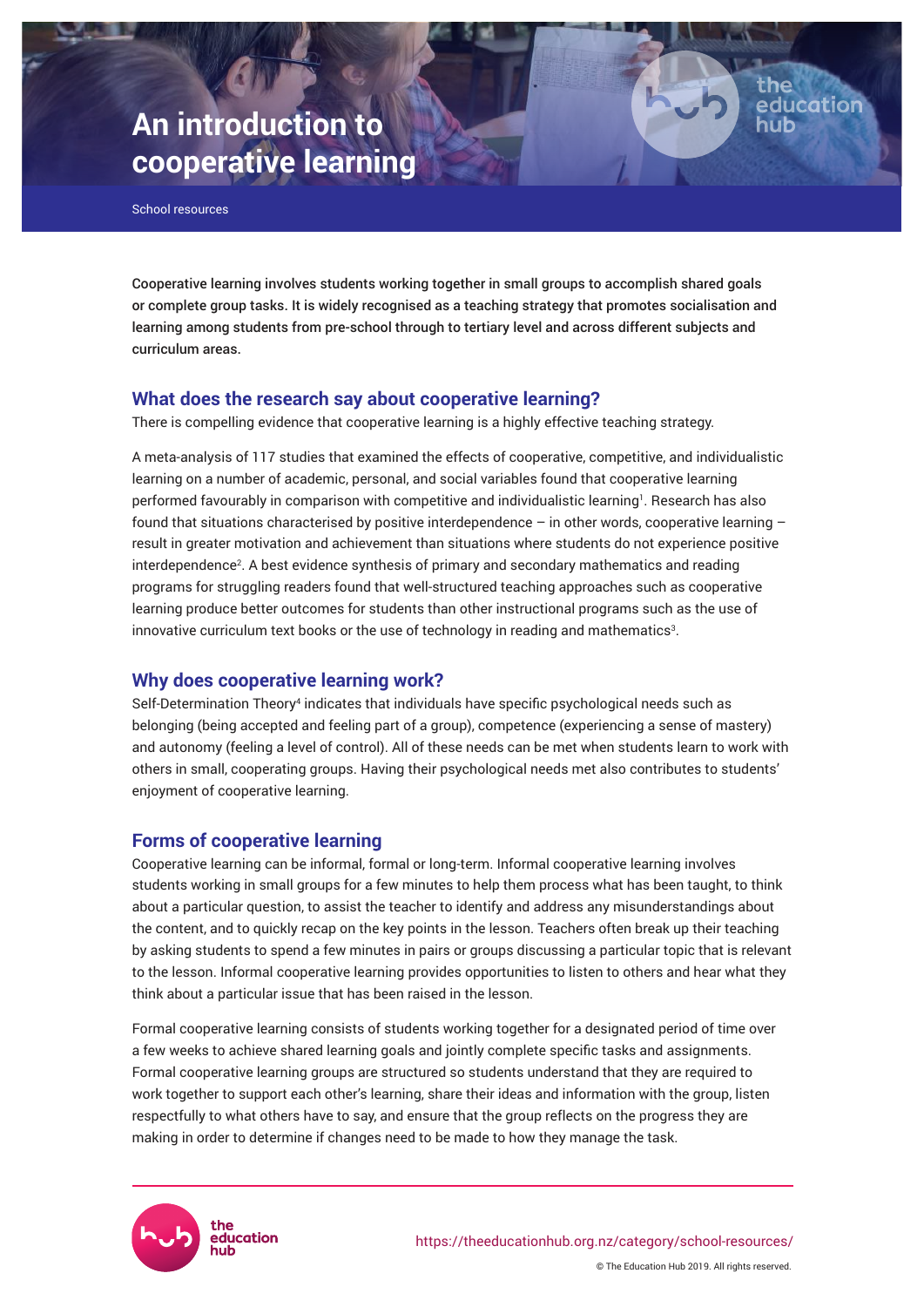A long-term structure for cooperative learning involves base groups, which are long-term, heterogeneous cooperative learning groups with stable membership. Members' primary responsibilities are to:

- provide one another with **support, encouragement, and assistance** in completing assignments
- hold one another accountable for **striving to learn**
- ensure that all members are making **good academic progress**

Typically, cooperative base groups are heterogeneous in membership, especially in terms of achievement, motivation and task orientation. They meet regularly for the duration of the class.

#### **Benefits and advantages of cooperative learning**

The benefits that students derive from working cooperatively together have been well documented and include **academic gains**, possibly because students have opportunities to share their knowledge and in so doing often develop clearer understandings of what they are learning. When students have opportunities to work with others, they learn to listen to others, consider their perspectives on a topic, challenge other's ideas, and communicate in a way that is acceptable to the group. These are behaviours that help to build **positive working relations** as students learn to understand that there are ways of behaving in the group that they need to accept if they are to continue working constructively with their peers. This way of working also contributes to **higher levels of self-esteem** for students.

Other benefits that have been attributed to cooperative learning include **less need to discipline** as the group will often remind a student who becomes disruptive of the need to settle down and work on completing the task. Cooperative learning also promotes greater **acceptance of others**, and students will often use language that is **more inclusive of others** such as 'we' or 'us'. They also learn to provide more detailed help or **explanations** to their peers as they are asked to explain information or to help with a problem. It also allows **more time for peer learning and teacher assistance**, as peers learn from each other with the teacher providing assistance as needed.

Cooperative learning involves an emphasis on the **diversity rather than uniformity of instruction**, which means that teachers can ensure that students are given tasks that they have the potential to accomplish. It also permits **greater flexibility to adjust learning objectives**, as teachers can adjust tasks to meet the needs of specific students in groups.

As students orally rehearse material, explain it to others, discover solutions, debate and discuss procedural issues in small groups, they **consolidate their own learning** as well as contributing to the learning of others. Cooperative learning provides opportunities to promote **higher order thinking skills** and develop **social and communication skills**, and it **motivates students** to learn information. Working in small cooperative groups particularly **benefits lower achieving students**, as it provides opportunities to have the learning repeated and reinforced in different ways that help consolidate learning.

#### **How to construct groups**

Research offers a number of guidelines as to the best ways to construct groups for cooperative learning $^{\rm 5.}$ 

- **Groups of 3-4 students are better** than larger groups, although it is important to consider the time limits, group-work experience and age of the students, and the materials and equipment available when deciding the size of a group
- **Mixed ability groups are better** than same ability groups (groups of one high-, two medium-, and onelow ability student is one of the better mixed-ability combinations)

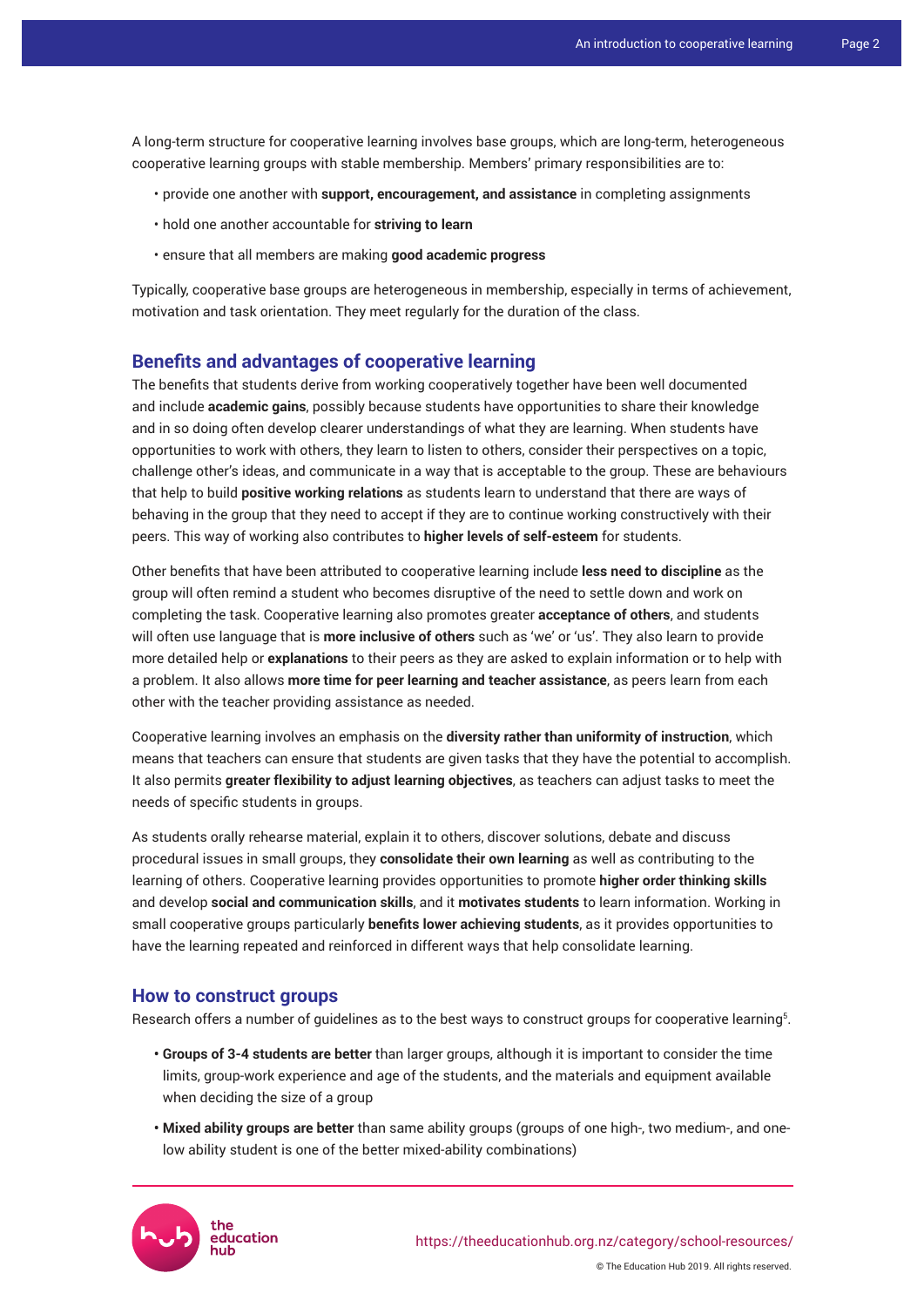- **Balanced for gender**, all male or all female groups seem to encourage more interactions among members
- **Friendship groups** may be better with adolescents

Once the groups have been established, it is important to establish **positive interdependence** and ensure that all group members **understand what the group task** is and how everyone is required to participate. Group members may need explicit training in **interpersonal and small-group skills**. It is also beneficial to give group members time at the end of the session to **discuss group processes**.

# **The key elements of cooperative learning**

Cooperative earning involves five key elements. The first is **positive interdependence**, or the attitude that 'we sink or swim together'. Positive interdependence exists when students perceive that they are linked to other members in the group in such a way that they cannot succeed individually unless the whole group succeeds, and they must coordinate their efforts with each other in order to complete the task.

The second key element is **individual accountability**, which involves each student:

- being responsible for part of the task
- reporting to the group on their progress
- reporting on the group's progress to the whole class
- being rewarded on the basis of all group members completing their tasks/goals
- When they have individual accountability, students adopt the attitude that they will contribute because they know they have something valuable to offer the group.

The third key element is **promotive interaction**, which describes individuals encouraging and facilitating each other's efforts to complete the task and achieve the group's goals. Students use their material, emotional and interpersonal resources to work for the best outcome for their group. Promotive interaction leads to students being motivated to strive for mutual benefits and feeling less anxiety and stress. It involves students:

- providing each other with efficient and effective help and assistance, exchanging needed resources
- providing each other with feedback in order to improve their continuing performance on tasks
- challenging each other's conclusions
- advocating efforts to achieve mutual goals
- influencing each other's efforts to achieve mutual goals
- having faith and trust in each other

The fourth key element of cooperative learning involves the students using **interpersonal and smallgroup skills**. Interpersonal skills include actively listening, stating ideas freely, accepting responsibility and providing constructive criticism. Small-group skills include taking turns, sharing tasks, democratic decision making, perspective taking and clarifying differences. In order to use all these skills effectively, students must get to know each other and trust each other, communicate accurately, accept and support each other, and resolve conflicts constructively. Students are perpared to share the tasks, communicate positively and clearly, and affirm others. It may help to explicitly teach skills facilitate interpersonal communication, such as:

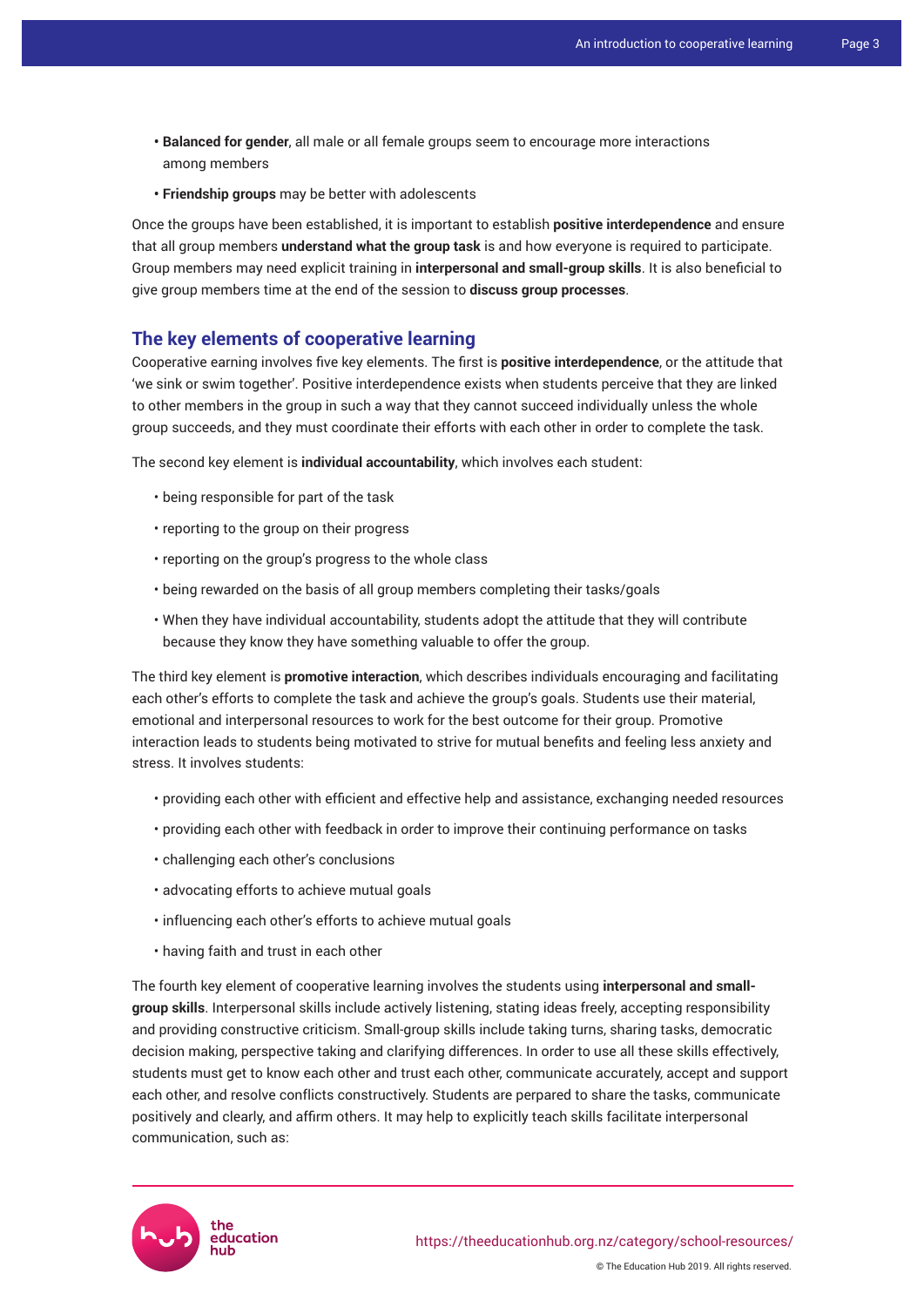- Body language (eye contact, posture that is open and inclusive)
- Verbal encouragers (Mm!, Ah! Sure, Yes)
- Open questions: How, What, When, Where
- Paraphrasing (repeating back main point in an interaction)
- Summarising main points of the story or interaction
- Showing empathy ('You must have been scared ...', 'Sounds like you've had a rough time ...')
- Clarifying misperceptions ('I'm not sure I understand what you've said. Can you explain it to me again, please?')
- Assertively expressing a point of view ('I think you've got a good point there but I think that it might be better if we ....')
- Tentatively offering suggestions ('Have you thought of ...?', 'Maybe you could do it this way?)
- Self-disclosure ('We all make mistakes. I know what it was like for me when....')

The final key element is **group processing**, which involves reflecting on a group's session by describing which actions were helpful and unhelpful and making decisions about which actions to continue or change. Group processing is critically important for student learning as it allows members to discuss how well they are achieving their goals and maintaining effective working relationships<sup>6</sup>. Research suggests that both teacher-led and student-led discussions promote greater success in problem-solving and achievement gains than students involved in cooperative learning who did not follow-up with processing their experiences in groups<sup>7</sup>.

Involving students in reflective processes promotes metacognitive thinking which impacts on their abilities to provide supportive feedback and to implement social skills more frequently. One important and potentially reinforcing aspect of group processing is that it can provide an opportunity for group members to celebrate their success.

Processing might involve setting aside approximately ten minutes at the end of a session to allow to students to identify what they have achieved and what they still have to learn. This might be done using a series of yes/no questions: for example, 'Did we encourage one another to contribute to the discussion?' Deeper processing may be achieved by questions that encourage students to consider the quality of behaviour across a continuum: for example, in response to the statement, 'We encouraged one another to contribute to the discussion', students choose along a continuum from Always to Never. You might also allow for student comments.

| I encouraged others to contribute                                                                                                     |  |  |  |  |  |  |
|---------------------------------------------------------------------------------------------------------------------------------------|--|--|--|--|--|--|
| Sometimes<br>Always<br>Never                                                                                                          |  |  |  |  |  |  |
| At the end of a unit of work or project, students can be encouraged to reflect on their own individual<br>contributions to the group: |  |  |  |  |  |  |
| I contributed my ideas and information                                                                                                |  |  |  |  |  |  |
|                                                                                                                                       |  |  |  |  |  |  |

AlwaysSometimesNever

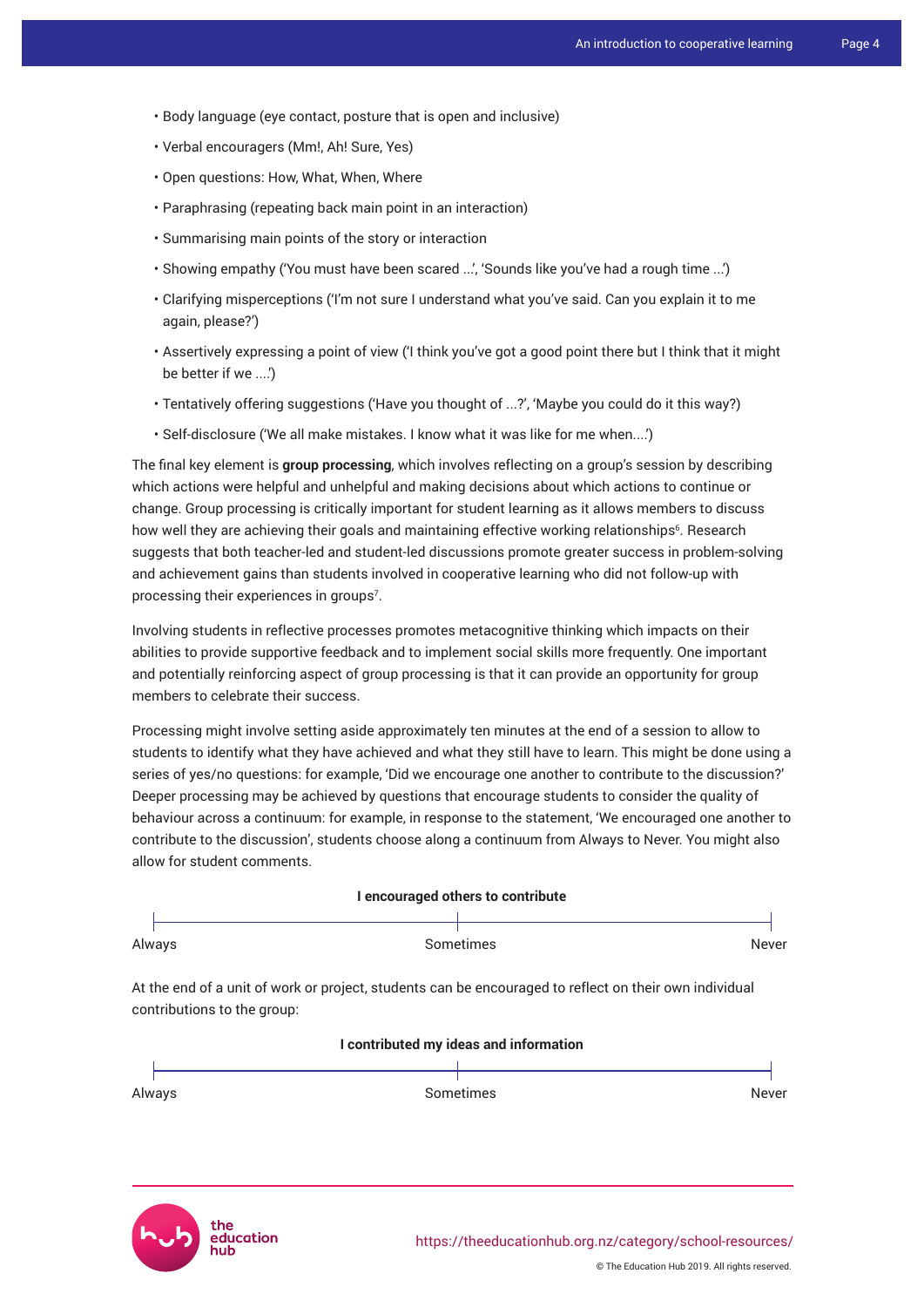### **How to assess cooperative group work**

Cooperative group work can be assessed in two ways: at the process level and the product level. Process assessment involves having the groups or the teacher evaluate how well the group worked together: for example, a simple way to assess group functioning is to have each student write in a different colour, which allows the teacher to see the contribution made by each team member. Product assessment involves focusing on what the group produced and evaluating its output. Three questions that can be used to encourage the groups to think metacognitively about what they have achieved include:

- What have we achieved?
- What do we still need to do?
- How will we do this?

This following rubric for assessing specific content area is an example of a tool that may be used to evaluate a group's understanding of specific content knowledge on a given topic.

| <b>Content-related criteria</b>                                        | <b>Above average</b>                                                                                                                                                                   | <b>Average</b>                                                                                                                                                                                  | <b>Developing</b>                                                                                                                                                                                                                 |
|------------------------------------------------------------------------|----------------------------------------------------------------------------------------------------------------------------------------------------------------------------------------|-------------------------------------------------------------------------------------------------------------------------------------------------------------------------------------------------|-----------------------------------------------------------------------------------------------------------------------------------------------------------------------------------------------------------------------------------|
| Topic under discussion is<br>made operational                          | Students give a definition used<br>in their report and suggest<br>practical tools to measure<br>their solutions.                                                                       | Students give a definition but<br>do not suggest practical tools<br>to measure their solutions.                                                                                                 | Students do not give a<br>definition and do not suggest<br>practical tools to measure<br>their solutions.                                                                                                                         |
| The different aspects of the<br>topic are used in coherence            | The difference aspects of<br>the topic are balanced and<br>coherent. Arguments are given<br>priority.                                                                                  | Not all aspects of the topic are<br>used but when they are, they<br>are balanced and coherent.                                                                                                  | The different aspects of the<br>topic are not balanced or<br>coherent.                                                                                                                                                            |
| Consistency in content<br>and awareness of gaps in<br>knowledge        | The content of the report<br>is cogent and consistent.<br>Insight is given into gaps in<br>knowledge.                                                                                  | The content of the report<br>is cogent and consistent.<br>Gaps in knowledge are not<br>recognised.                                                                                              | The content of the report is<br>not cogent or consistent.<br>Gaps in knowledge are not<br>recognised.                                                                                                                             |
| Integration of disciplinary<br>contributions (sources of<br>knowledge) | The different disciplines are<br>integrated in each chapter<br>of the report and not just at<br>the end.                                                                               | The different disciplines are<br>only integrated at the end of<br>the report.                                                                                                                   | The different disciplines are<br>not integrated.                                                                                                                                                                                  |
| Relationship between<br>problem definition, analysis,<br>and solution  | The report is scientifically<br>written. Questions<br>are answered and<br>recommendations are logical.                                                                                 | The report is scientifically<br>written. Not all questions are<br>answered.                                                                                                                     | The report is not well<br>written scientifically. Not all<br>questions are answered and<br>recommendations do not flow<br>logically.                                                                                              |
| Creativity                                                             | Different understandings<br>and knowledge are linked<br>to each other in a creative<br>way. Recommendations are<br>provocative and sharp.                                              | Different understandings and<br>knowledge are linked to each<br>other in a creative way.                                                                                                        | No new insights are provided<br>because different knowledge<br>and understandings are not<br>linked.                                                                                                                              |
| Summary                                                                | A 2-3 page summary is<br>added with: background<br>research, target group,<br>recommendations, and<br>possible ways to implement<br>solution. The summary is<br>sharp and provocative. | Summary is lacking one of<br>the following: background<br>research, target group,<br>recommendations, and<br>possible ways to implement<br>solution. Summary leaves<br>room for interpretation. | Summary is lacking two<br>or more of the following:<br>background research, target<br>group, recommendations, and<br>possible ways to implement<br>solution. Summary leaves<br>room for interpretation or no<br>summary is added. |